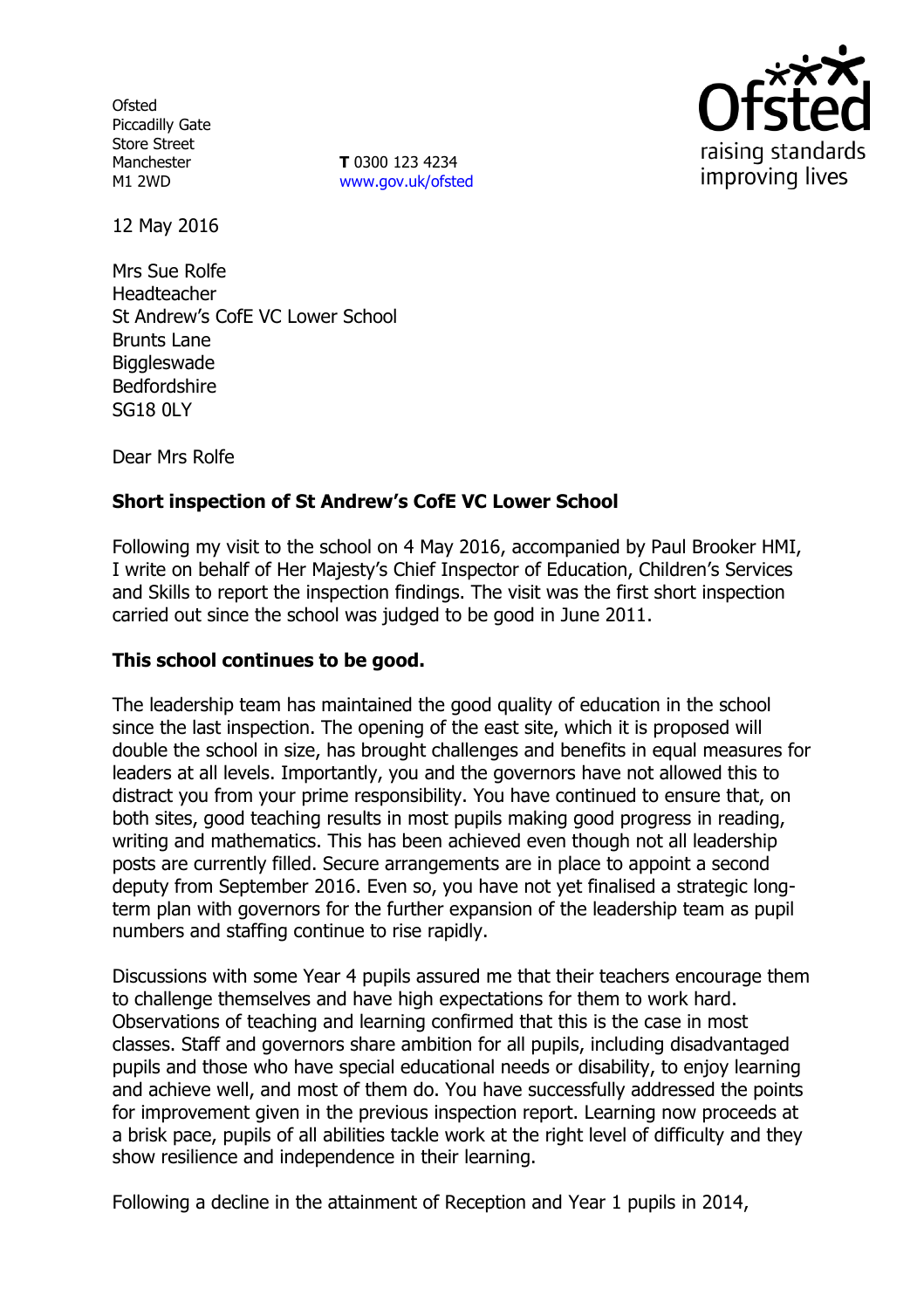

leaders took action quickly making significant changes to raise standards. Targets set for all pupils' attainment in the current school development plan are higher and more ambitious than before. As a consequence, most of the current Year 1 and Year 2 pupils are making up for previously lost ground. The most-able pupils make good progress because they are given work that challenges and stretches them. Separate targets for the attainment of disadvantaged pupils and those who have special educational needs or disability do not feature in the plan, despite this being a priority. However, they do in the annual appraisal of each teacher's performance. The plan does not focus sharply enough on the progress and achievement of different groups.

The early years leader has totally restructured approaches and provision for learning in the Reception classes to improve children's rates of progress. Planning now takes into account the developmental needs of individual children as well as what they are interested in and want to explore. Adults use questioning well to move children on in their learning and to engage them in conversation. Disadvantaged children and those who have special educational needs or disability receive good-quality additional individual teaching to accelerate their early reading, writing and number skills. There is a buzz of excitement in the early years classes as children eagerly go about the business of learning. Children's personal and social skills are developing well. This was an area of learning that was previously less well developed and is now a strength. Children are making much better progress, with more on track to reach a good level of development by the end of the school year.

The literacy leaders have successfully changed the way phonics (letters and the sounds that they make) is taught. They check that phonics is taught daily in short, lively sessions that help pupils to progress and develop skills in reading, writing and spelling. This has made a difference, as seen in pupils' written work. The special educational needs and disability coordinator (SENDCo) carefully tracks the progress of pupils who have special educational needs or more complex speech and language difficulties. Their targets are reviewed regularly with class teachers and parents. Additional specialist support is brought in quickly if targets are missed. This ensures that pupils who benefit from the specially resourced provision for speech and language, and others with special educational needs, make good progress.

All staff have been involved in devising a new system for assessment to check that pupils are learning all that they should in the new national curriculum and to identify what they need to learn next. This work is rightly a priority for the school in its development plan. Currently reams of data are collected to demonstrate the progress that different groups are making, but the information is not presented in a way that is easy to interpret at a glance.

The newly constituted governing body is well led. Governors know what information they want to see and have requested changes in the way data is presented. They want to be better placed to check that priorities set in the development plan are on track to be achieved. They hold you to account. It is not as straightforward for governors to question leaders about progress made against each action in the development plan because it is not clear who is responsible.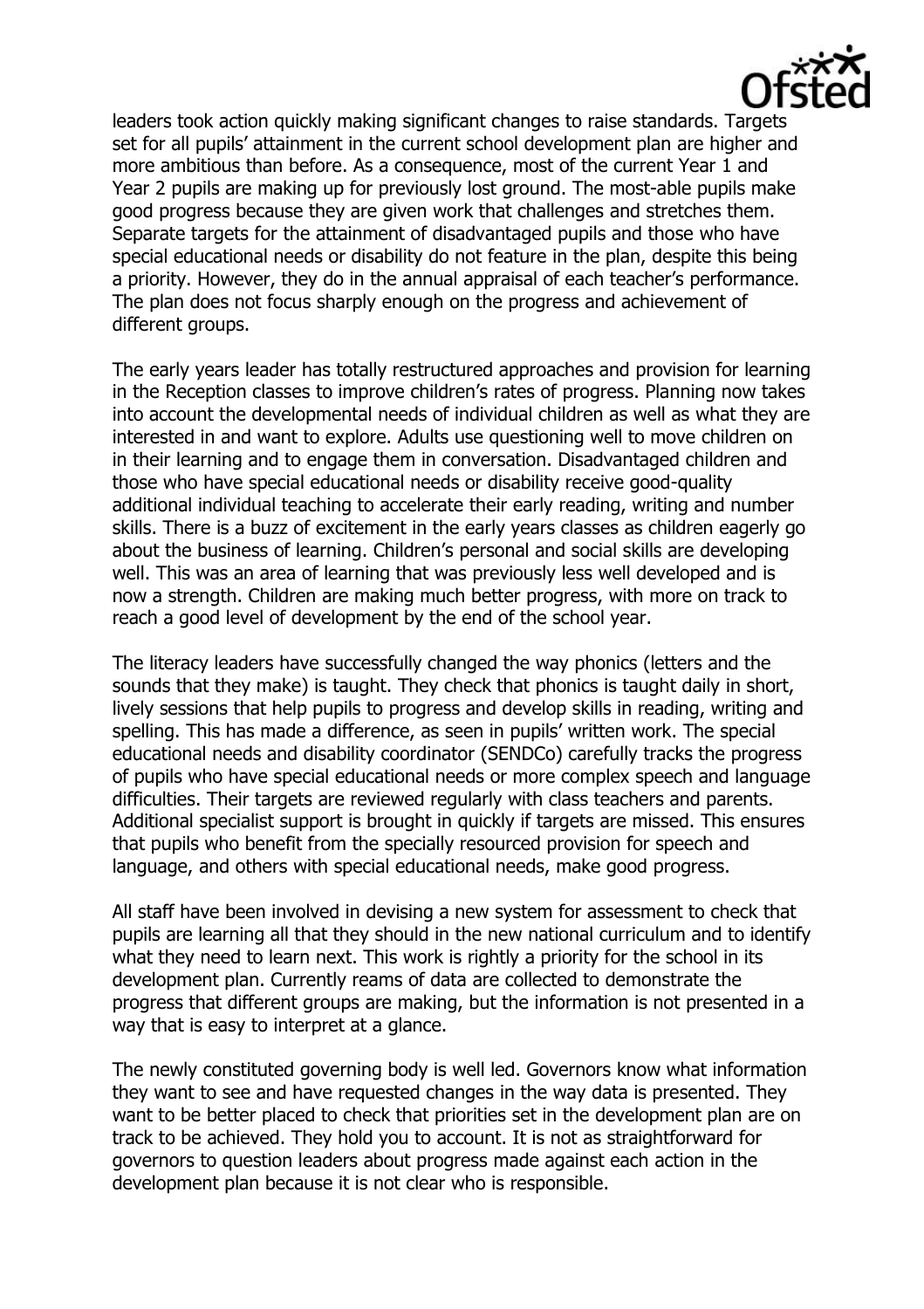

You know, through your accurate evaluation of all aspects of the school's work, what makes St Andrew's a good school and where there is work to do to make it even better. Under your proficient leadership, coupled with strong governance, the school is in safe hands to continue to make improvements, despite the challenges posed by developing the new site and coping with unforeseen staffing problems. Parents and staff are generally positive about the school. However, responses in Parent View (Ofsted's online questionnaire) and the staff questionnaire reflect some of the difficulties the school has faced during its expansion and in addressing high turnover of staff in one Year 1 class. Nonetheless, you and governors do not dodge your responsibility to keep staff and parents informed of your plans.

## **Safeguarding is effective.**

The culture for shared responsibility to safeguard pupils is strong and safeguarding is a suitably high priority for all staff and governors. Statutory checks for suitability of staff during the recruitment process are thorough and recorded accurately on the single central record. This enables leaders and governors to check that they are all completed before new staff take up their posts. Risk assessment for school visits and journeys takes into account potential hazards when pupils are away from the school site and ensures the right levels of supervision. The early years leader has undertaken a general risk assessment of provision in the Reception classes. A daily spot check is not in place to assess potential risks for planned activities that change regularly. Pupils with significant emotional or behavioural needs have access to the nurture class during the school day that is staffed by the special educational needs or disability team as needed. It provides pupils with time out of class for short periods to calm themselves or recover, and extra provision to develop their confidence, self-esteem and emotional well-being. This reduces the impact of individual pupils' behaviour on others' learning. All staff and governors are trained to the right level in safeguarding and the 'Prevent' duty. As the lead professional for safeguarding, you take immediate action to address any concerns raised by staff about potentially vulnerable pupils. You have a good track record of intervening successfully and working with parents to avoid escalation to the child protection register or early help assessment. Even so, where necessary, referrals to external health and social services are made quickly and confidently.

## **Inspection findings**

- Attainment on entry to Reception is measured accurately in each area of learning. Children's development is generally in line with or just below expectations for four-year-olds. Judgements are checked within the staff team, with other local schools and with the local authority. Children's personal, social and emotional development is usually lower than other areas of learning on entry.
- In 2014, the proportion of children reaching a good level of development by the end of the Reception Year dipped to an unprecedented low point. Their achievement in personal, social and emotional development; physical development; communication and language; mathematics and literacy were underdeveloped, which is why so many failed to achieve a good level of development.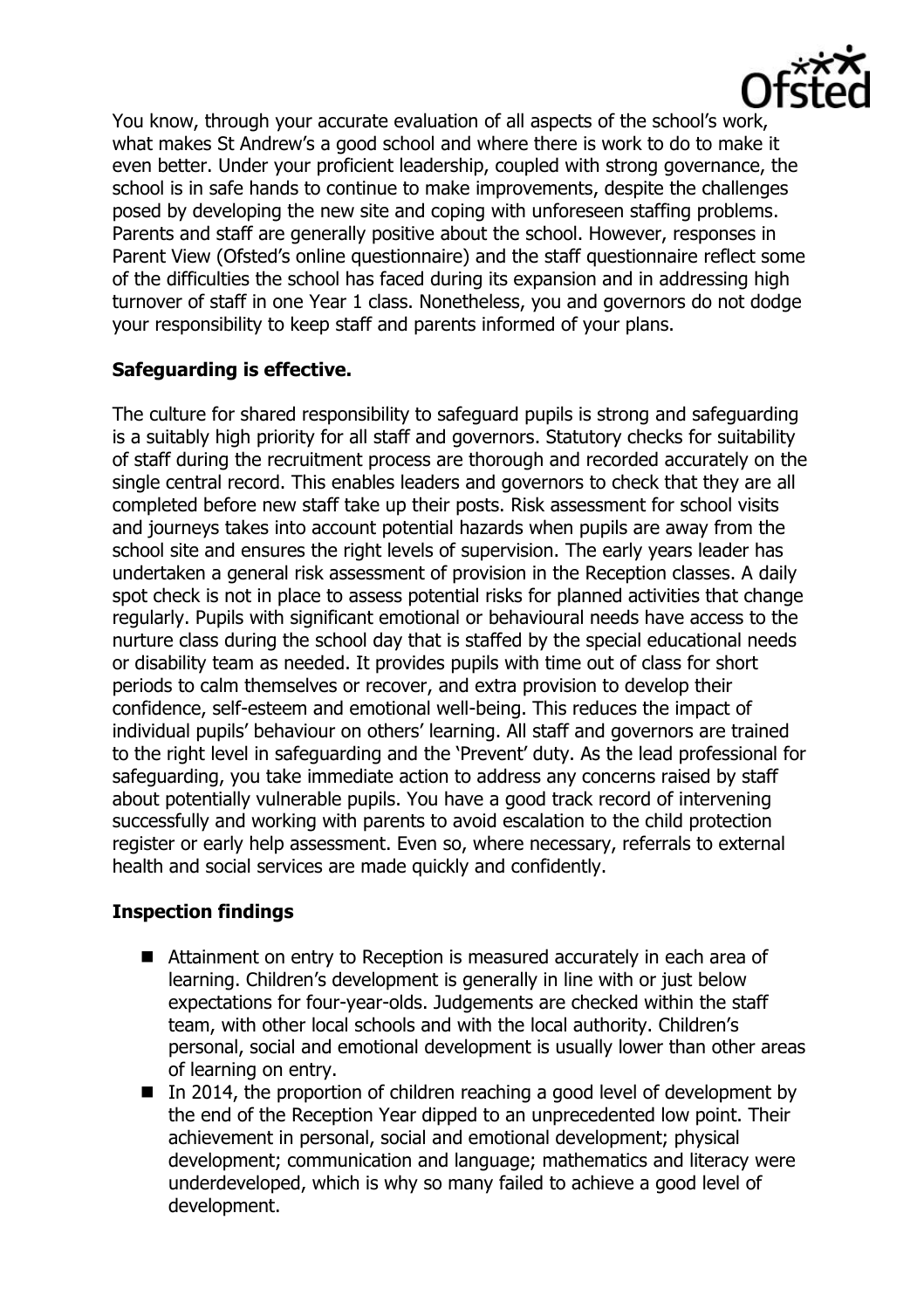- Swift action taken by senior leaders and the early years leaders to change provision and raise expectations resulted in considerable recovery in 2015. Current children are making good progress from their starting points towards the early learning goals. They are confident, enthusiastic learners who develop secure relationships with adults and cooperate with one another.
- $\blacksquare$  Pupils in key stages 1 and 2 achieve well.
- The new national curriculum prompted teachers to re-evaluate what all pupils in each year group are expected to know and do by the end of the year. This has contributed to their higher expectations. Since its introduction, curriculum planning and arrangements for assessment have had to change. Staff are trying out different ways to develop a reliable assessment system in consultation with other local lower and middle schools. Gaps in pupils' knowledge have been identified and teaching planned to address them.
- Extra programmes are taught to all disadvantaged pupils and evaluated to ensure that they are making a difference, achieving value for money and are narrowing gaps in progress and attainment.
- Governors are checking the progress of disadvantaged pupils and those who have special educational needs or disability diligently and holding you accountable for pupils' achievement. Governors interrogate information systematically so that they can ask questions to challenge you.
- The deputy headteacher leads on pupil premium provision and keeps a close eye on the progress eligible pupils are making. Also, a named governor is responsible for monitoring this aspect of the school's work to check that the additional funding is making a difference.
- Leaders and governors are acutely aware of the link between regular attendance and good achievement. Pupils are encouraged to attend regularly and rewarded for good attendance with certificates. Attendance for the very large majority of pupils is above average. Steps have been taken to address the absenteeism of a few disadvantaged pupils and those with an education, health and care plan or statement of special educational needs. Solutions have been found, such as support and input from the family worker. These are leading to better attendance for these pupils.
- Documentation for safeguarding pupils is thorough and the policy is implemented consistently. You and the chair of the governing body ensure that there are no omissions on the single central record of statutory checks made on staff during the recruitment process.

# **Next steps for the school**

Leaders and those responsible for governance should ensure that:

- $\blacksquare$  they are more incisive in the analysis and reporting of assessment information, and in the planning for future improvement
- $\blacksquare$  they finalise a strategic plan for the future expansion of the leadership team that is sustainable and specifies roles, responsibilities and lines of accountability.